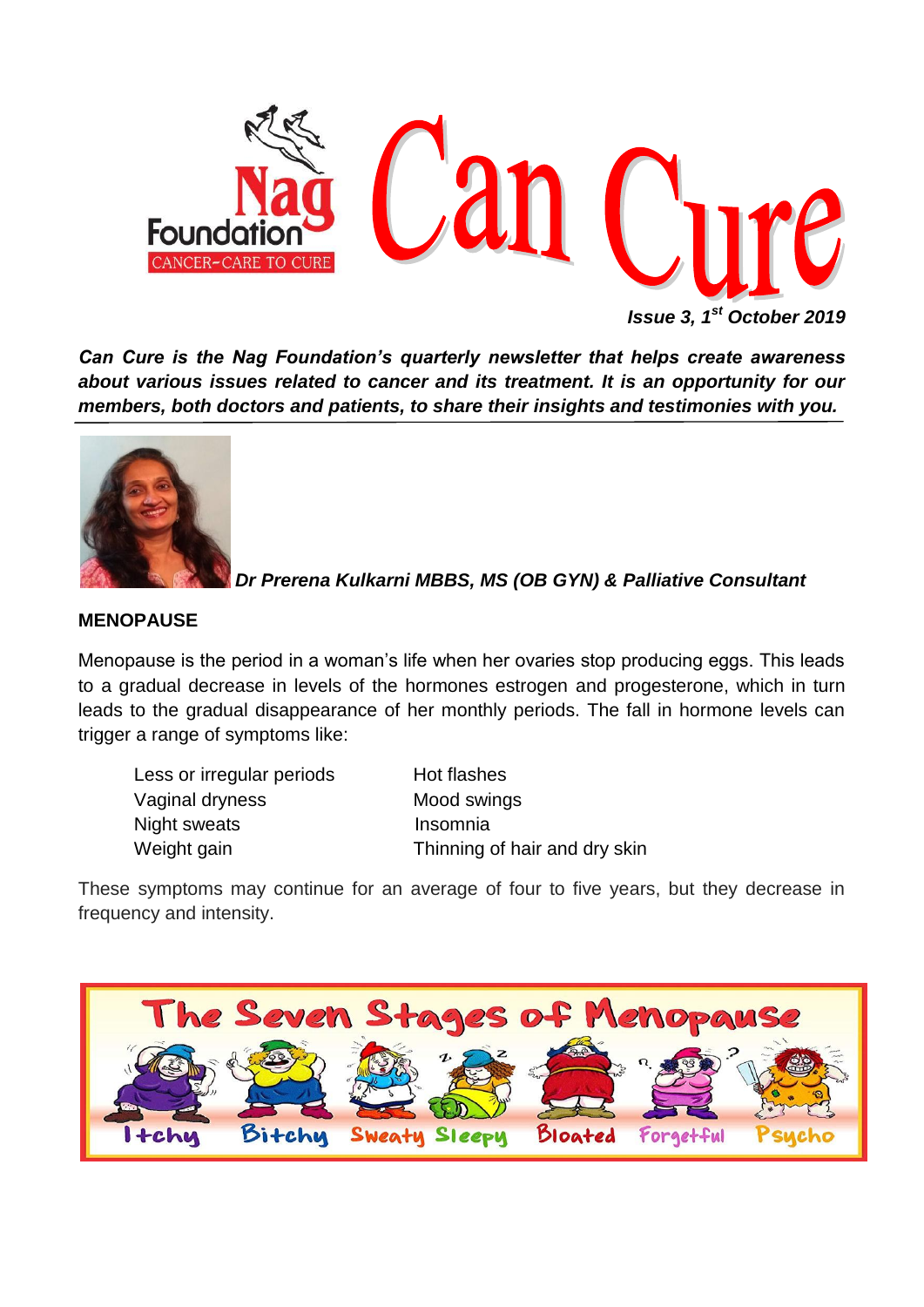#### **Menopause can be either:**

#### *Premature menopause*

Although most women will reach their menopause in their late forties or early fifties, for a minority of women it can happen later than that or considerably earlier. Premature menopause is one that occurs before the age of 40. Some women experience their menopause in their thirties or even their twenties, although this is uncommon.

#### *Surgically induced menopause*

A woman becomes menopausal if she has a hysterectomy and at the same time both her ovaries are removed. When this happens, the natural process of gradual decline in hormone levels described above does not happen.

Menopause marks the end of a woman's reproductive life and poses increased risk of the following:

- 1) Heart disease
- 2) Hypercholesterolemia (a condition characterized by very high levels of cholesterol in the blood)
- 3) Osteoporosis and fractures
- 4) Breast cancer risk

Knowing about the various risks of the above diseases helps in prevention and change in health behaviours. In this article we will focus more on osteoporosis and menopause.

One of the consequences of menopause is the absence and depletion of estrogen, which is directly related to a decrease in bone density. The lower the estrogen levels, the lower the bone density is likely to be, which can lead to osteopenia. If ostopenia is untreated, it can lead to osteoporosis, thereby increasing the risk of fractures.

# *Factors affecting a woman's risk of osteoporosis are*

- Long-term use of corticosteroid drugs
- Natural premature menopause or following the removal of ovaries at hysterectomy
- Genetic factors
- Diet low in calcium and other nutrients
- Lack of weight-bearing exercise
- Heavy alcohol consumption
- Smoking

Treatment includes hormone replacement therapy and supportive care.

HRT is available in various forms like oral tablets, vaginal gels, creams, skin patches, rings, etc. Judicious use of HRT is important in managing the symptoms.

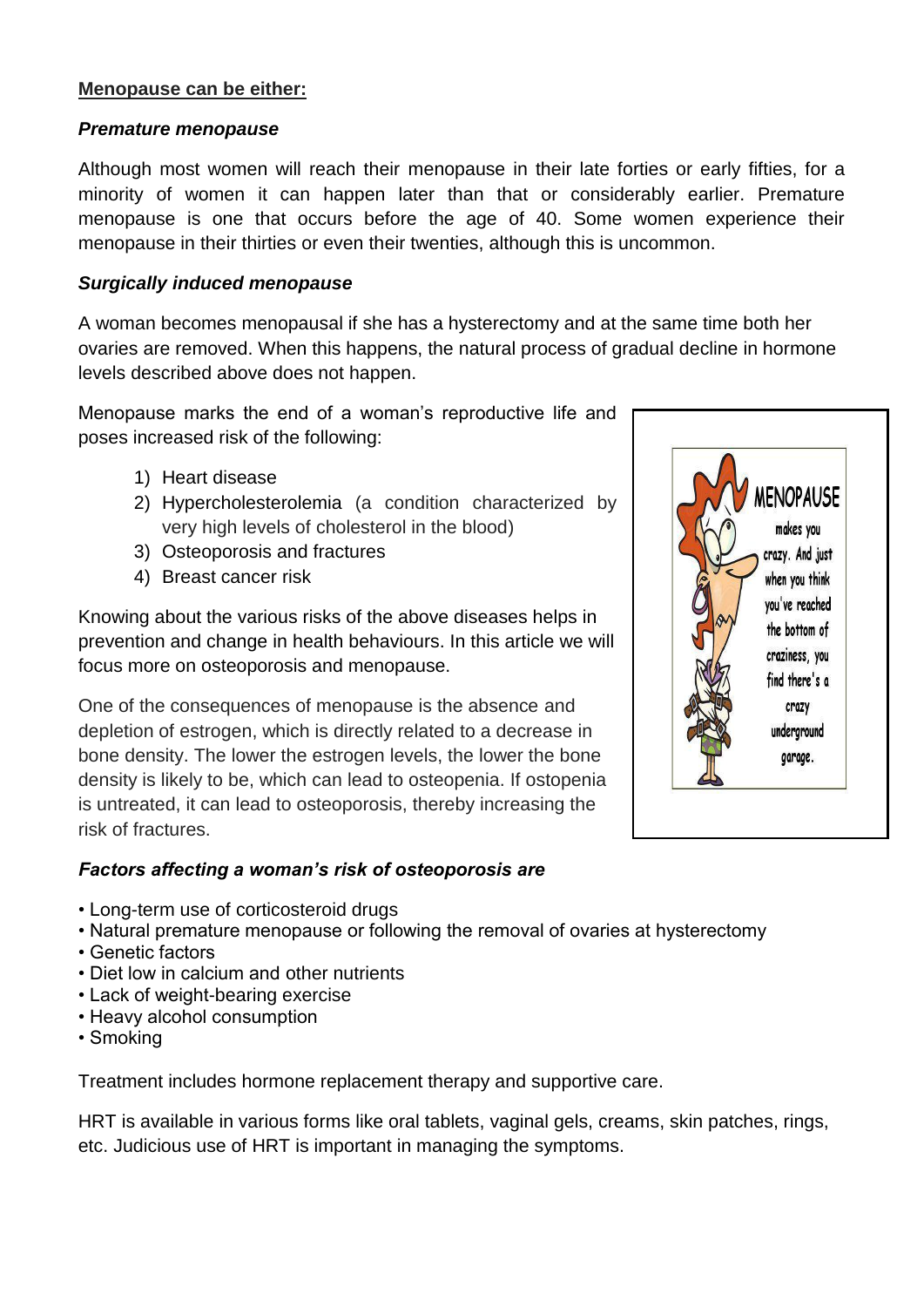For many women menopause can be a psychological, emotional and intellectual turning point but it definitely does not have to mean a decline. It can be a time for spiritual growth and positive change.

A great deal is known about menopause. Most women find that, once they are well informed; they have the ability to tackle their menopausal symptoms in a more positive and determined way.

*---------------------------------------------------------------------------------------------------------------------------*



# **Rebecca D'Souza, Clinical Psychologist**

# **BALANCING WORK AND LIFE**

We live in a world that is modernized, mechanized and materialistically driven. A person is often measured by the mark he or she leaves behind, the academic accolades, career success and his or her social standing. However, in all this we often get lost in this maze of living.

A childhood poem, simple but truthful, helps to focus on making choices

#### *"A poor life this if full of care We have no time to stand and stare"*

Balancing work and life is maintaining equilibrium between work and life situations. The biggest challenge many of us face is how to balance the demands of family and career. While we want a happy and contented family life, we also have to make personal sacrifices in order to achieve our career aspirations. How do you balance work and family so that they do not interfere with each other? How do you fit roles such as husband/wife, mother/father and friend into an already hectic schedule?

A good balance is:

- Enough time for work and family
- To be able to enjoy moments in life
- When something goes wrong to have resources to turn to
- On track personally and professionally

*There are things that one can do to have both a successful, satisfying career and a happy contented life.* 

**Evaluate and Introspect**: When was the last time you **achieved** and **enjoyed** something at work? With your family? With your friends? And how recently have you **achieved** and **enjoyed** something **just for yourself?**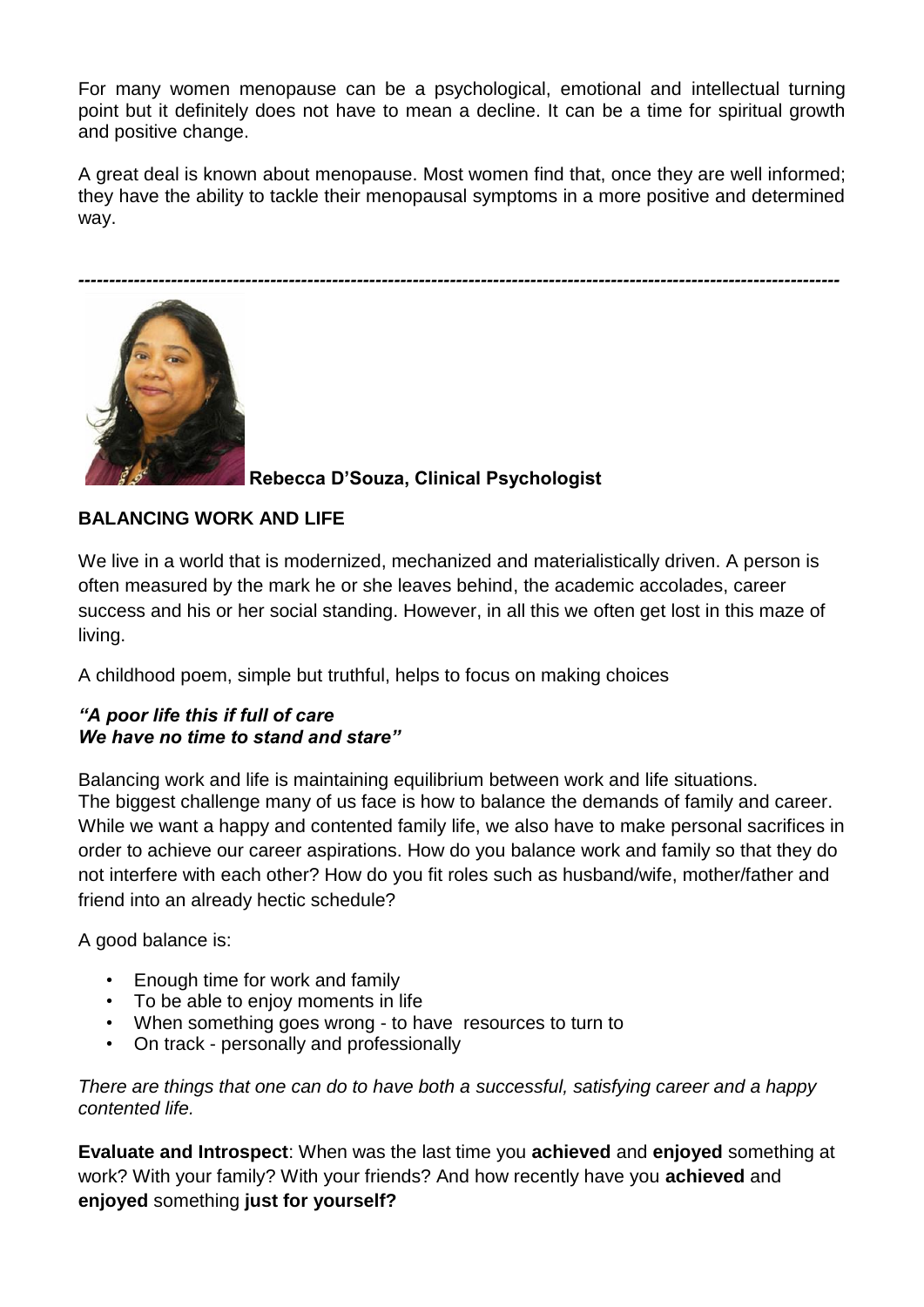**Set your priority early:** Ask yourself who am I and what do I want to do? Consider what is right for you: Prioritize your own commitments, what is important for you, where do you want to spend your time, energy, etc. and how do you define success?

**Set realistic goals and expectations:** Stop long enough to see the choices you make and the impact of these choices. When you actually do this it will give you an idea of where you are heading.

# **WHAT CAN YOU DO**

# **At Work**

Strive for geographic proximity Learn to delegate Set professional limits Initiate a work wellness plan Set personal limits Use technology as far as possible



# **With Family/Friends**

Build a trustworthy support system Divide housework with spouse and kids Plan time with each other (Spouse, significant others)

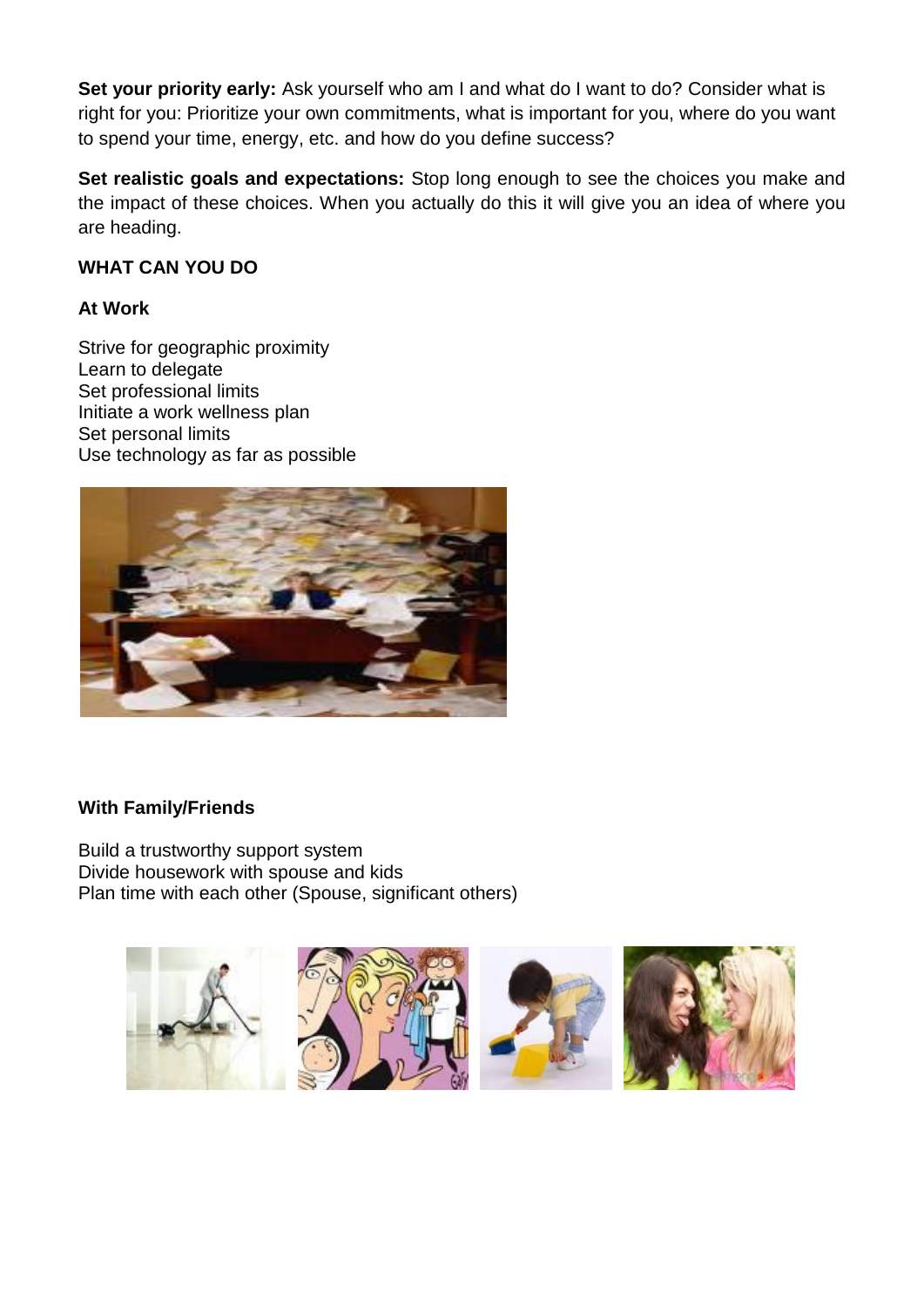#### **With Yourself**

Spend time with yourself **Meditate** Exercise Eat well Invest in yourself Spend time with friends



--------------------------------------------------------------------------------------------------------------------------

# *THE INDIAN BREAST CANCER SURVIVORS CONFERENCE*

The goal of treatment of disease is an absence of physical symptoms or discomfort. In cancer, however, treatment goes beyond - it encompasses all aspects of wellness to help destigmatize and demystify cancer but often facets of survivorship are either ignored or downplayed.

The Annual Indian Breast Cancer Survivors Conference instituted in 2011 was organized to address these lacunae. It is a mix of technical and practical sessions and activities that focus on helping patients and caregivers cope with issues that arise after completion of treatment.

The conference has seen a tremendous impact on survivors. From being medico-driven it is now patient-driven with the survivors taking charge in creation, implementation and execution of the conference. Participation of survivor attendees has increased every year. Recommending patients to the conference from different oncologists is noticed. A survivor volunteering as peer support onco-navigator is a positive consequence of the conference initiative.

**2019 will see the 8th edition of the conference. It will take place on the 8th and 9th of November 2019 in Pune.**

For more details, please send us an email on [sde@nagfoundation.org](mailto:sde@nagfoundation.org)

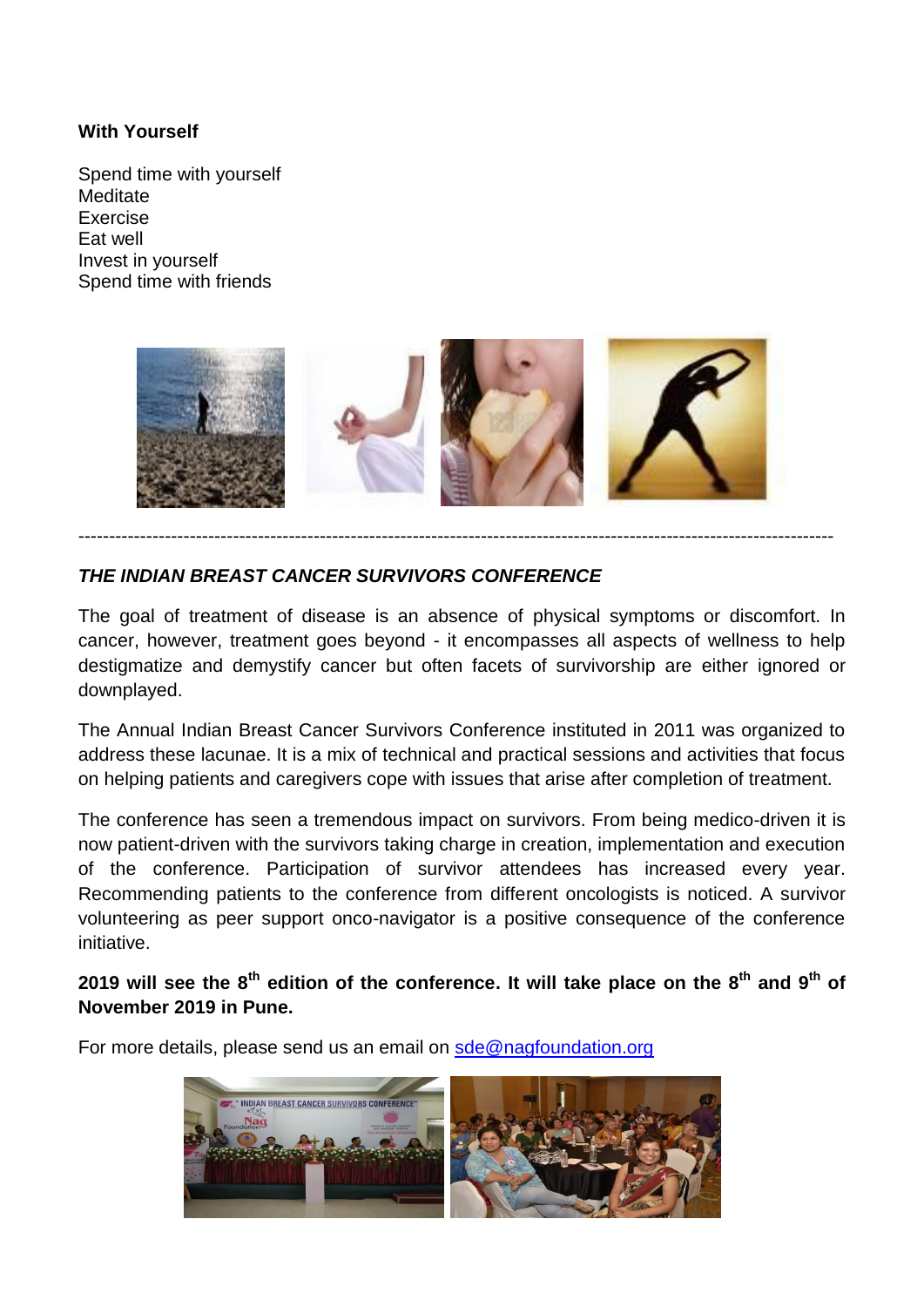# **BEST OF MASSC 14th – 15th September 2019**

The Best of MASCC (Multinational Association of Supportive Care in Cancer) conference was co-organized by **IASCC** and **Nag Foundation**. The conference had presentations, workshops and discussions on treatments and techniques for minimizing the symptoms of cancers and the side effects of its treatments. There were presentations on the psychological, social and economic dimensions of cancer diagnosis and treatment. The conference was well attended by doctors, para-medics, social workers, nurses and counsellors.



# **WOMENS CANCER CONCLAVE-14TH September 2019**

**Women's Cancer Initiative –Tata Memorial Hospital and Nag Foundation held their 2<sup>nd</sup>** Women's Cancer Conclave on the14th of September 2019. The theme of the meeting was recent advances in the diagnosis and management of ovarian cancer and breast cancer.

There were stimulating exchanges, valuable networking opportunities, practical insights and better understanding about new developments in BRCA mutation research and treatment options. This conference was attended by international and national oncologists.